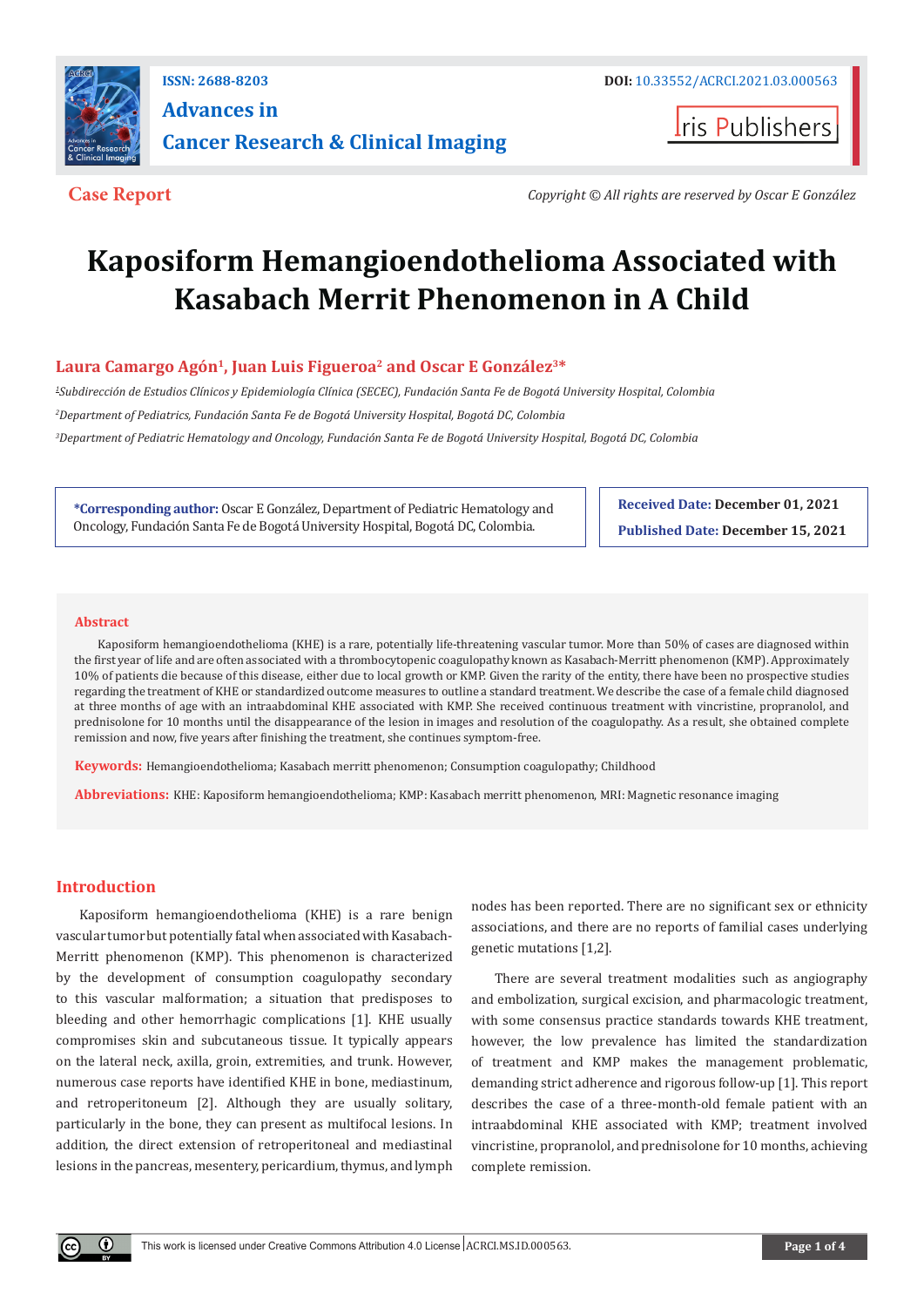#### **Case Presentation**

A three-month-old female infant was admitted to the emergency room due to four days of irritability, hyporexia, recurrent crying, mild pallor, and petechiae in extremities. She only had a history of gastroesophageal reflux and colic of the infant. Without surgical, traumatic, or positive-allergic history. On admission, she was in an acceptable general state, active and reactive. Due to a tendency to

desaturation during sleep supplemental oxygen by nasal cannula at 0.1-liter/minute was initiated. Vitals were within normal limits. At physical examination, she presented mild pallor, petechiae, and ecchymosis on the extremities.

Initial laboratory values showed severe thrombocytopenia (Platelet count  $14,700/\mu$ L) and anemia (Hb 9,1) (Figure 1).



Platelet count from day one of admission; on day 5 there was a decrease to 6000 mm3/ul after platelet transfusion. \*At month 1 treatment was started with a subsequent gradual rise in the platelet count.

Infectious, immune, and rheumatologic diseases were ruled out. The initial diagnosis of primary immune thrombocytopenia was considered, and immunoglobulin G was initiated However, at 72 hours it presented an inadequate response with a platelet decrease to 6,000/μL. A bone marrow biopsy was performed after platelet transfusion. The studies in bone marrow revealed megakaryocytic hyperplasia, without blasts.

She continued with severe thrombocytopenia, mild anemia, with normal lactate dehydrogenase, negative direct and fractionated coombs. A wide differential diagnosis of thrombocytopenia in infants was performed [3]. She did not have positive studies for perinatal infections. There was no familiar history of thrombocytopenia. She never presented signs, except for thrombocytopenia and secondary purpuric syndrome, compatible with hemolytic uraemic syndrome or with thrombotic thrombocytopenic purpura. She had platelets of normal size and had no infectious history of albinism or rash that could have indicated a possible hereditary thrombocytopenia type May Hegglin anomaly, or Sebastian's syndrome. There were no signs of dyserythropoietic or leukemia in the bone marrow and because of her sex, we ruled out thrombocytopenia linked to X. Von Willebrand disease was not suspected since in the variant IIb of this disease the thrombocytopenia usually is very mild. We ruled out storage pool disease because in these diseases the platelet count is normal,

and we made a platelet electron microscopy study that didn´t show any abnormalities. Congenital Amegacariocytic Thrombocytopenia or Thrombocytopenia-absent radius syndrome were ruled out because there was no megakaryocytic hypoplasia nor there were alterations in the forearm bones in the x-ray images. We noted low fibrinogen (87.2 mg/dl) and increased D-dimer (> 10000 ng/mL), but there were not any apparent signs on physical examination that suggested vascular abnormalities, and the abdominal ultrasound was reported without any masses nor organomegaly.

On day fifteen of hospitalization, since she was clinically stable and the platelet count for that time was above 20,000/uL, the study continued ambulatory. After 22 days of discharge, she was readmitted on account of hematochezia with anemia (HB 7, 1g/dl) and thrombocytopenia (17,000/uL). Abdominal CT scan showed transmural thickening of the walls of the right colon, involving the right lateral aspect of the transverse colon, the hepatic angle, and the upper two-thirds of the ascending colon, associated with a lesion in the root of the mesentery, poorly defined, periduodenal, peripancreatic, with involvement of the ileocolic region; it showed heterogeneous enhancement after administration of contrast, compatible with a vascular malformation. Based on manifestations of consumption coagulopathy, KHE and associated Kassabach-Merrit phenomenon were diagnosed (Figure 2).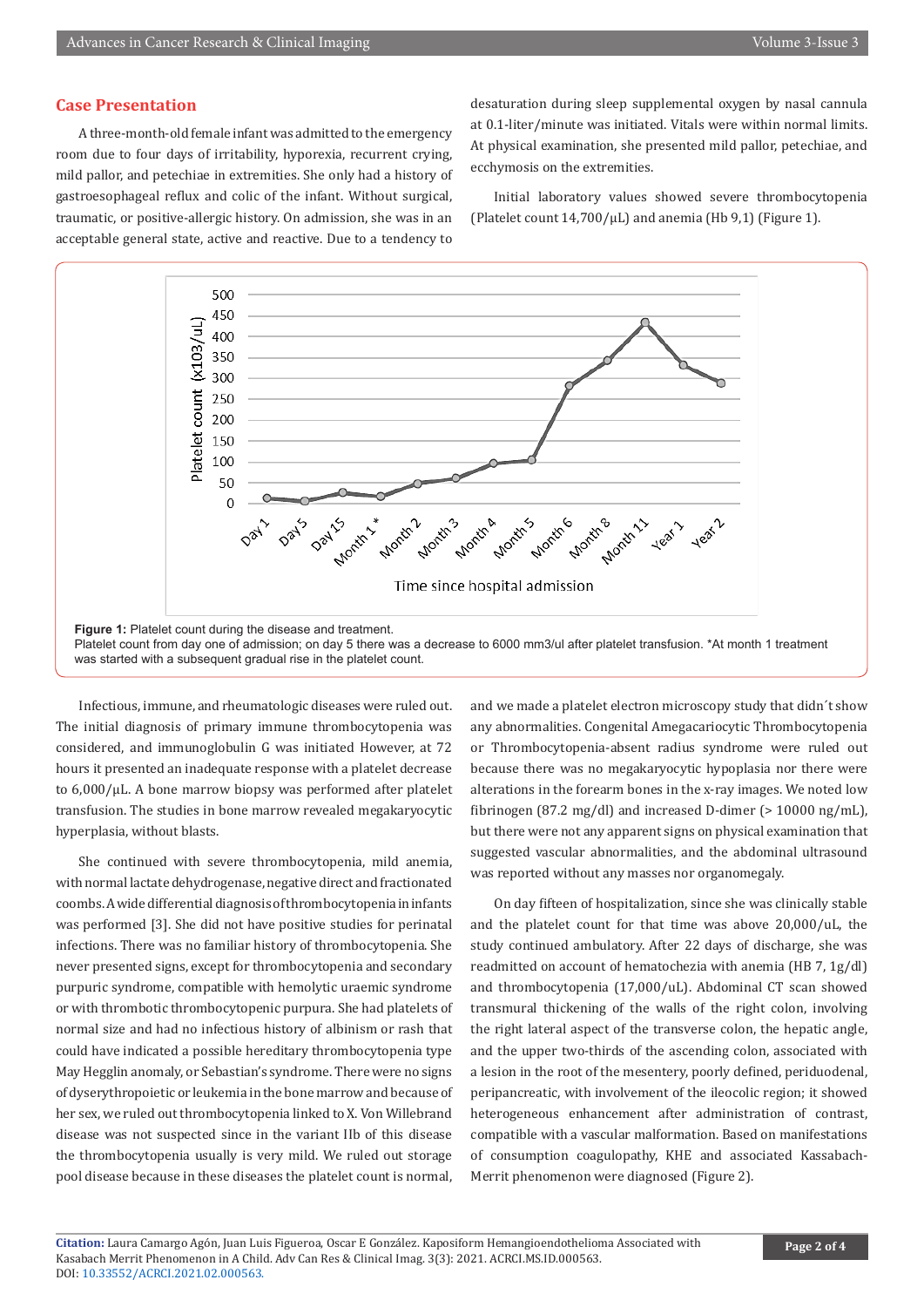

**Figure 2:** Kaposiform Hemangioendothelioma. Contrasted CT scan of the abdomen and pelvis, A (coronal) B (axial) showed a heterogeneous, hypervascular lesion in the root of the mesentery, ileocolic, peripancreatic, and periduodenal region, associated with transmural thickening of the walls of the right colon.

We initiated treatment with an oral prednisolone dose of 3 mg/kg/day divided into two doses per day, propranolol 1.5 mg/ kg/day divided into two doses per day, intravenous vincristine 0.05 mg/kg/weekly, and esomeprazole for gastric protection. The patient showed clinical improvement, without hematochezia or coagulopathy. At week 15 of treatment, platelets were within normal ranges, and fibrinogen and dimer D levels had normalized.

Prednisolone was suspended at week 15 of treatment and she continued monotherapy with weekly vincristine. After 10 months of treatment, abdominal MRI showed almost complete remission of the lesion (Figure 3). Given the significant decrease in the size of the vascular malformation, it was decided to stop the treatment. Five years after, she continues without any signs of relapse (Figure 3).



**Figure 3:** Contrasted MRI scan 10 months after treatment. Contrasted MRI scan of the abdomen and pelvis. (A) Coronal view (B) Axial view. Intra-abdominal vascular lesions were not identified, compared with a previous study, a decrease in fibrotic changes of the peripancreatic fat was observed.

#### **Discussion**

KHE is a rare vascular tumor that usually manifests during early childhood, potentially fatal when associated with KMP. This phenomenon is characterized by consumption coagulopathy due to vascular malformations, a situation that predisposes to bleeding and other hemorrhagic complications [2,4]. Even though the presence of KMP in young children is highly suggestive of KHE, reports indicate that KHE can occur without KMP in 29-43% of cases [2]. The management of complicated KHE has been founded on reviews

of the available evidence, expert opinion, and clinical experience. However, the approach to treatment must be individualized [5]. Platelet transfusion must be avoided because it worsens the thrombocytopenia and increases the risk of visceral hemorrhage, further promoting tumor growth. It should only be done in cases of active bleeding or where surgical extraction is considered, always just before the surgical intervention, since they are consumed in a few hours [2]. In our patient, the platelet transfusion was made before discovering it was a KHE when it was decided to perform